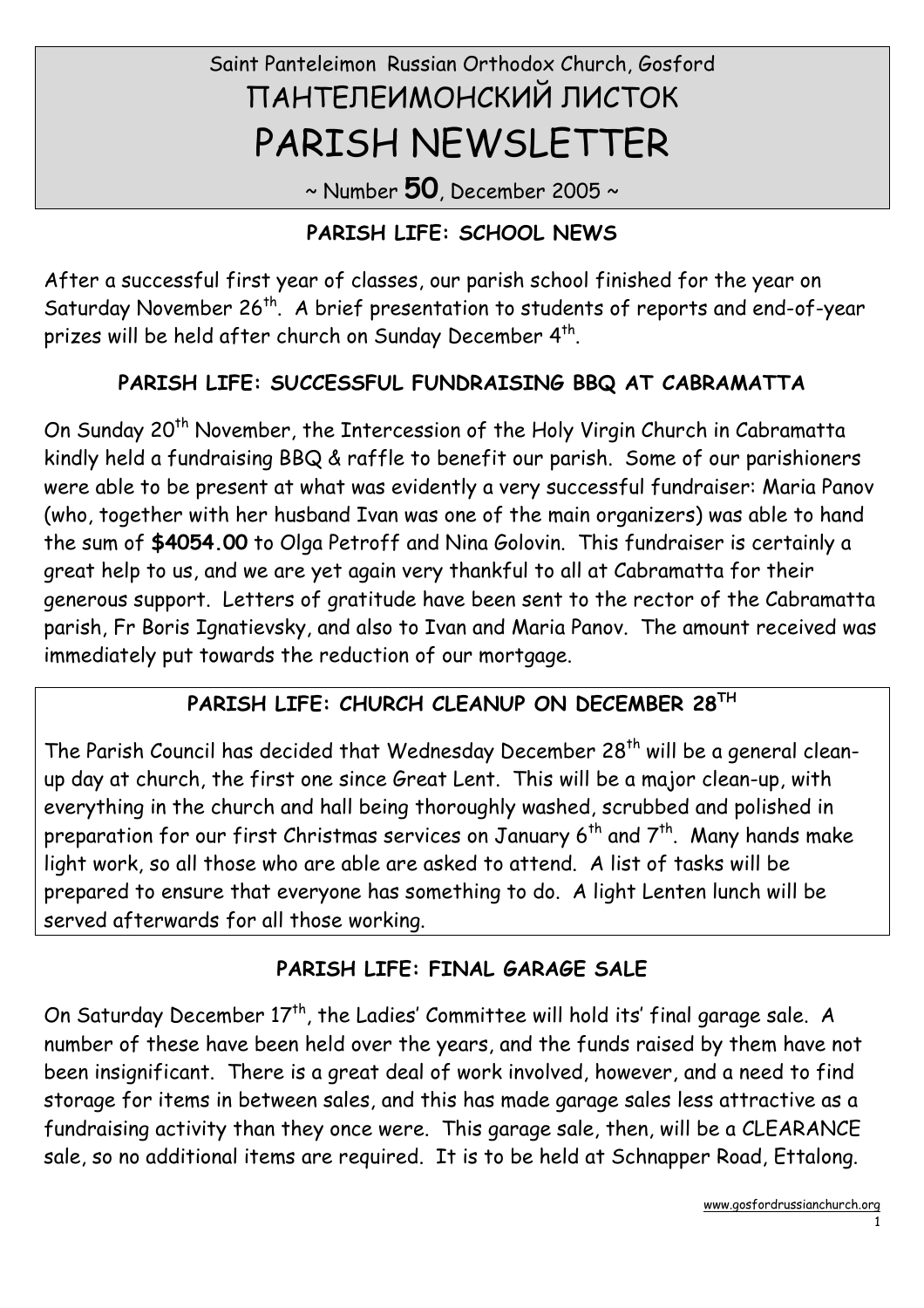Help is always needed, and anyone willing and able to assist should contact Olga Petroff on 4342-4241.

# ЁЛКА AND CHRISTMAS TREES

Many will recall the successful "ёлка" that we held last year on the second day of the feast of the Nativity. Although there will not be a service in Gosford on the second day of the feast this year, we are nevertheless hoping to have a Christmas party on that day, Sunday January 8<sup>th</sup>, beginning at around midday. As there was last year, there will be singing, dancing, food and drink, a visit from Father Christmas, and gifts for the children. Those interested in attending should let Paul Pereboeff know of their interest by Sunday December 18<sup>th</sup>. Paul can be contacted on 0414-950741 or perolin@iprimus.com.au. There will also be a list for this purpose in church. Another list will be available for people to indicate their interest in fresh Christmas trees, something that Paul, together with George Karmadonoff, will take care of if there is sufficient interest.

# THIRD ANNUAL FISHING COMPETITION

Preparations are now underway for our 3<sup>rd</sup> annual fishing competition. As well as being an important fundraising activity, our annual fishing competitions have become a social event of some importance, giving a diverse group of people the opportunity to get together to support the church by doing what they enjoy most. Based once again at Deerubbun Reserve on the Hawkesbury River (UBD55, N5), the competition will in 2006 take place over the weekend of  $11^{th}$  &  $12^{th}$  February. Further information will be available soon. Once again, the organisers are Paul Pereboeff (0414-950741), George Karmadonoff (0417-246026), and Victor Bendevski (0410-327635), and any questions or offers of assistance should be directed to them.

# ORTHODOX LIFE: THE NATIVITY FAST

Рождественский пост

Monday November 28<sup>th</sup> was the first day of the Nativity Fast, the period of spiritual preparation that we observe in the 6 weeks prior to the feast of the Nativity of our Lord Jesus Christ, or Christmas.

Fasting is limiting the kind and the amount of food we eat. This physical fast should be accompanied by a spiritual effort - an increase in prayer and good deeds, and a struggle against evil thoughts, desires, and actions. The point of fasting is to purify our bodies, strengthen our wills, elevate our souls over our bodies, give glory to God, and honour His saints.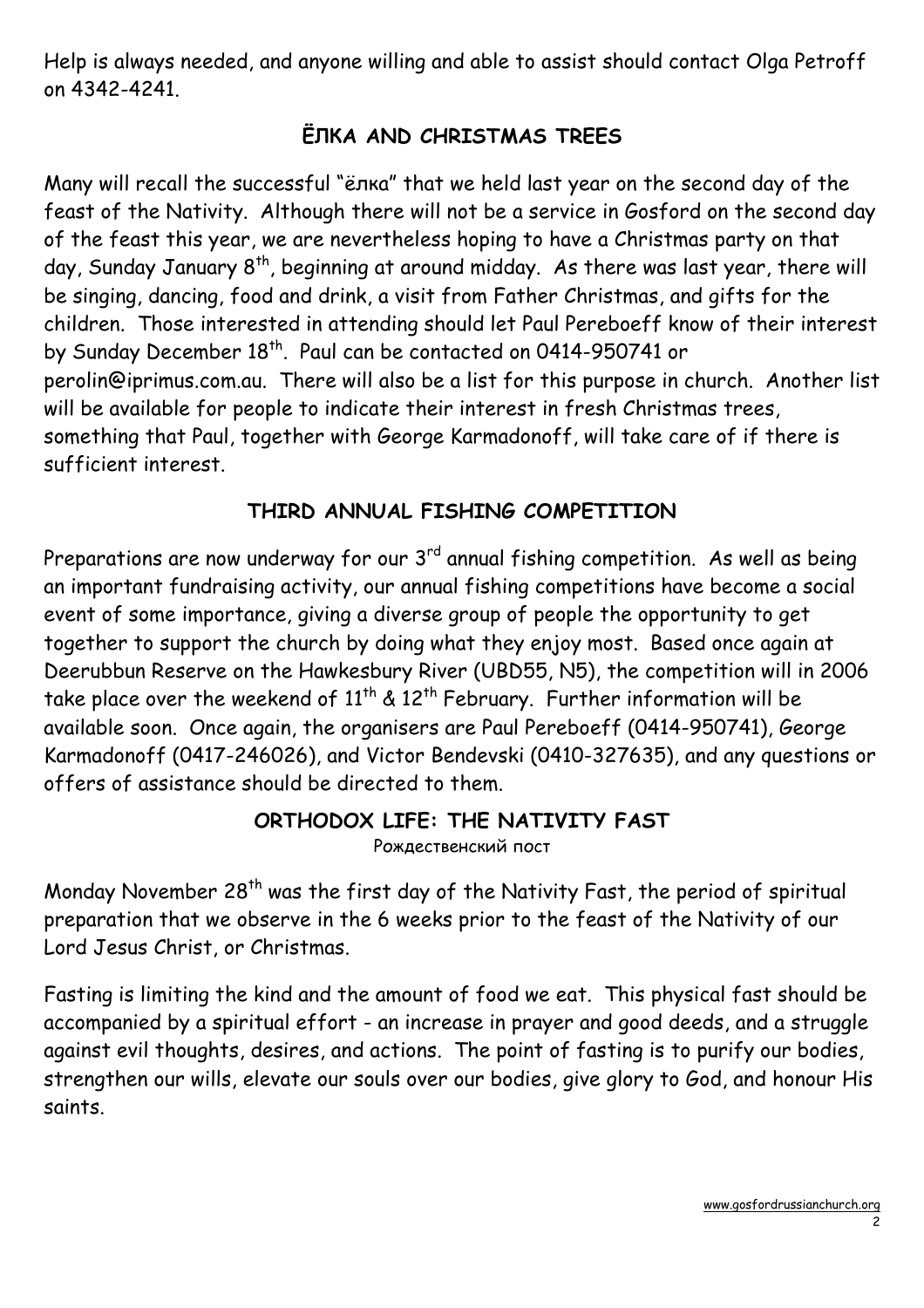This fast is often thought of as an "easy" one, as there are many feast days during it, and fish can be eaten on Saturdays and Sundays. In a sense this is true, but it does present us particular opportunities.

The first is to be charitable. Because Christmas has come to be associated mostly with family, and holidays, and gifts, people have a lot of expectations. These expectations put a lot of pressure on people, and sadly, this time of year can be an unhappy one for many people. There is an increase in domestic violence, marriage breakdown, & suicide at this time of year. A lot of children go without gifts.

All of this gives an opportunity for us to really live and show our Christian faith. We can visit lonely people, and give gifts and financial support to those in need. Because of the emphasis on giving gifts at Christmas, it's possible at this time of year to send presents anonymously, like a Christmas hamper, without anyone being surprised. Many charities collect money to help the needy, or toys to give to children. It doesn't matter that this is not for our Orthodox Christmas. What matters is that we seek to relieve the unhappiness of others.

We also have the opportunity to strengthen our will, & increase our efforts. This is a time very often of excess. December is full of parties and functions. We need to turn away from that as much as we can, and focus on the coming feast. We need to pray more, & prepare for Holy Communion, both during the fast & on the feast day itself. In Gosford, we will have a number of services during the fast, and services on the feastday itself. Think in addition about making arrangements to attend the services elsewhere – in Newcastle, or in Sydney. If this is not possible, dedicate at least a little more of your time to God, by spiritual reading, or in prayer.

It helps to remember why we have this fast. One reason the church instituted this fast was to honour the suffering of the Most Holy Mother of God. The scribes and Pharisees tormented her terribly before the birth of our Lord, accusing her of immorality. In addition to this, she had to deliver her baby, the Son of God Himself, in a cave used as a stable. How great was her affliction in those days! For us to endure a little restraint for our own salvation is nothing in comparison.

Of course the main reason we keep this fast is that we are preparing to commemorate the birth in a stable, all those centuries ago, of our Lord and God and Saviour Jesus Christ. But we need to remember that it's not just about ancient history. In the prayers before communion we say "As Thou didst consent to lie in a cave and in a manger of dumb beasts, so consent also to lie in the manger of my defiled soul". In Holy Communion, we come into contact with Christ just as truly as the shepherds and the wise men all those years ago. Let this be the goal of our fasting – to receive Christ.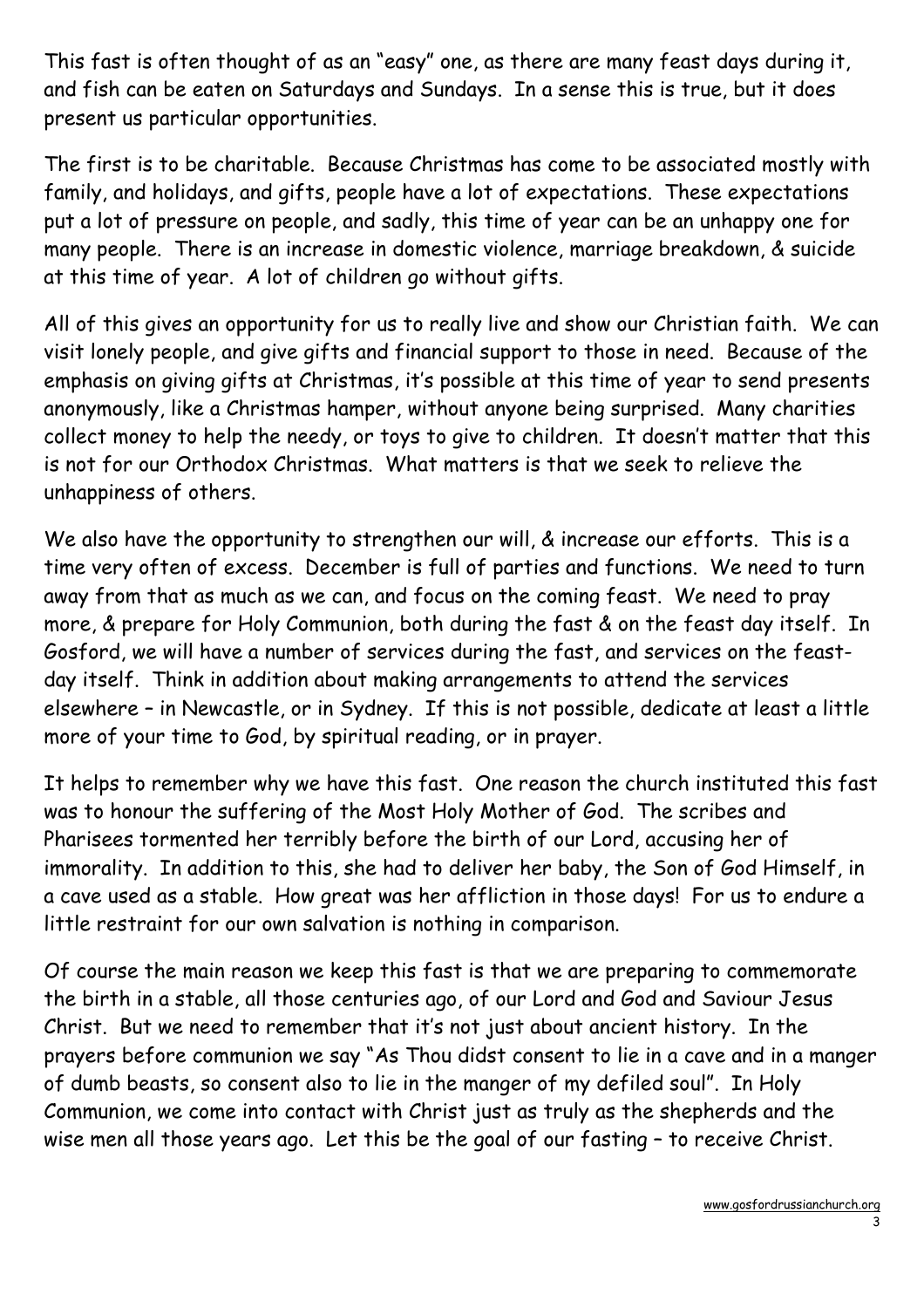May God grant us the resolve to use this season and the opportunities it brings to prepare ourselves for this!

#### FASTING GUIDELINES FOR THE NATIVITY FAST

Strictly speaking, every day from November  $28<sup>th</sup>$  until January 6<sup>th</sup> should be one on which no meat or dairy products are eaten. Fish is permitted on every Saturday and Sunday during December, and also on December 8<sup>th</sup>, 13<sup>th</sup>, 19<sup>th</sup>, 22, and 26<sup>th</sup>. Wine and oil are permitted on fish days, on Tuesdays and Thursdays, and also on December 7<sup>th</sup> and 30<sup>th</sup>. Fish, wine (or alcohol in general), and oil are all allowed on these fasting days in honour of certain saints' days; the "higher" the rank of the saint, the more we can relax our fasting. It is acknowledged, of course, that people observe the fast in many different ways, each according to their strength. Talk to Father James if you have any questions or concerns.

# PARISH LIFE: PARISH COUNCIL NEWS

The new parish council met for the first time on November  $29<sup>th</sup>$  at  $7.00$ pm. All but two members were present, and the parish council worked solidly for two hours on a range of matters of importance. These included a report from head sister Olga Petroff on the fundraising BBQ at Cabramatta, the needs of the choir, plans to sell piroshki on Sunday December  $4^{th}$ , and plans for a final parish garage sale on Saturday December  $17^{th}$ . Building manager Rick Golovin reported on the hanging of a number of new icons in church and a portrait of Her Majesty Queen Elizabeth II in the church hall, on plans to install shelving in the upstairs storage area, and on the installation of a wooden Venetian blind to divide the kitchen from the hall. Expenditure for the latter two projects was authorized, and work upstairs has since commenced. Treasurer Sophia Kfoury reported that the outstanding balance on our loan had been reduced to \$73,000, something that means we have been able to repay \$54,000 in less than two years! Father James welcomed the new and returning members of the parish council, and reported on the decisions of the AGM and the importance of structured planning for the 2006 AGM. 2005-06 office-bearers were elected, with Katya Marcotrigiano, Rick Golovin, and Sophie Kfoury retaining their respective positions as secretary, building manager, and treasurer. Other items discussed include the summer service schedule, the upcoming Diocesan Assembly, plans for a church cleanup on December 28<sup>th</sup>, plans for a Christmas BBQ on January  $8^{th}$ , and plans for our annual fishing competition in February. More detail on a number of these items can be found elsewhere in this newsletter. The next meeting of the parish council is scheduled for Tuesday January  $3<sup>rd</sup>$ , 2006.

# DIOCESAN LIFE: DIOCESAN ASSEMBLY IN MELBOURNE ON DECEMBER 22ND

As detailed in previous newsletters, there will be an Extraordinary Diocesan Assembly in Melbourne on December 22<sup>nd</sup>, the purpose of which is to select diocesan delegates to the important 4th All-Diaspora Council of the Russian Orthodox Church outside Russia to be held in San Francisco in May 2006. Parish councilor Paul Pereboeff and Father James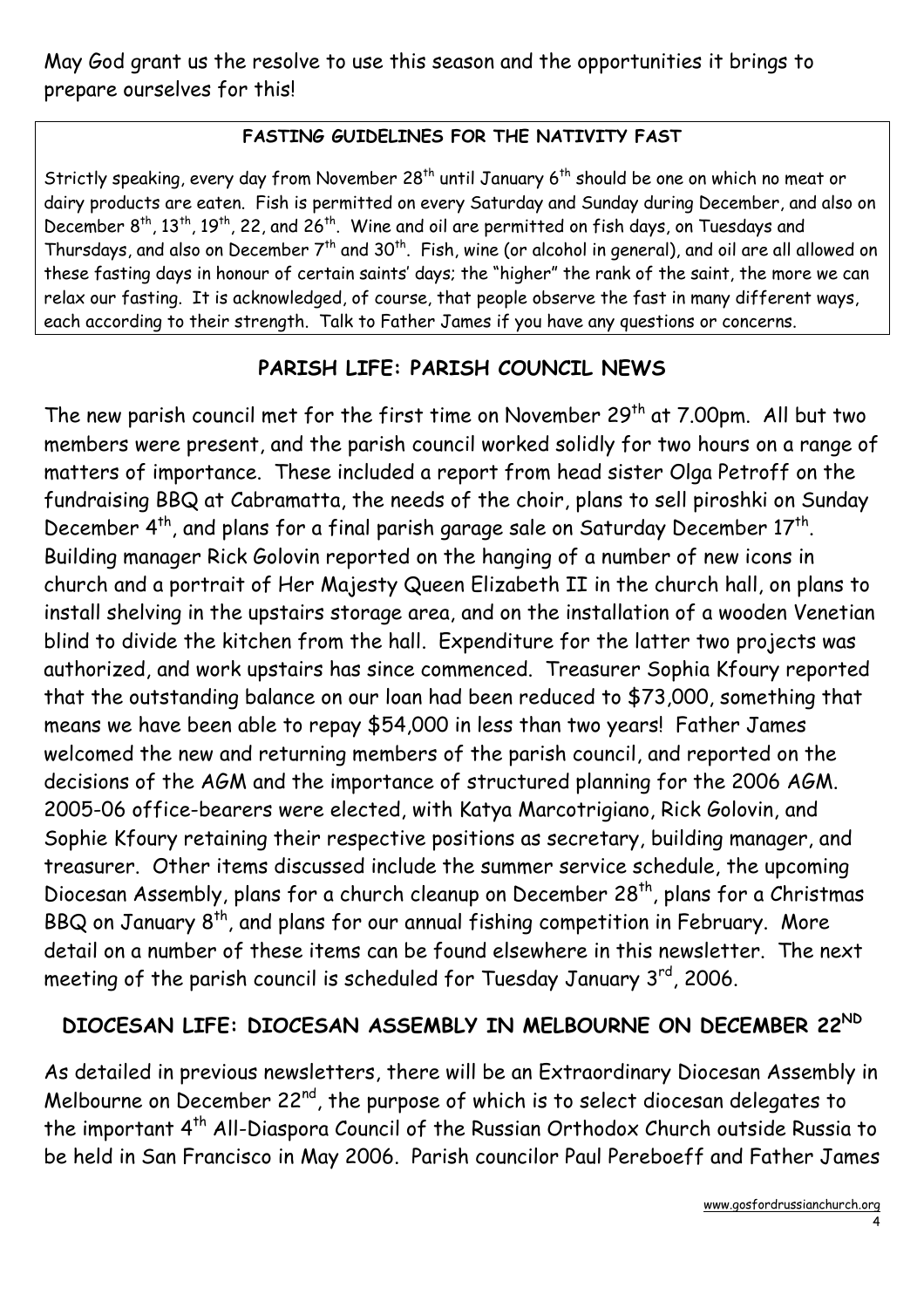will travel to Melbourne to represent the parish at this important event in the life of the church. Many people have expressed a range of views about this assembly and the San Francisco Council, and about the value of participation in them. Whatever one's private views may be, prayerful participation in important events in the life of the church is always the best approach, and we should, as a parish, be pleased to have responded in a right spirit to these gatherings. After Divine Liturgy on Sunday 18<sup>th</sup> December, we will serve the moleben "At the commencement of any good work", praying that God will bless the work of the Diocesan Assembly and guide the participants.

# CHURCH LIFE: THE PRAYERS OF THE FAITHFUL ARE ASKED FOR:

The sick & suffering: Metropolitan Vitaly, our parishioner Antonina (Tialshinsky), Ioann, Nina, Vladimir, Vladimir, Nadezhda, Vasili, Nina, Vera, Daniel, Katya

Families with new babies: Nina, Andrew, and their new baby girl (born 10 weeks premature on 29/11) Expectant mothers: Helena

Various needs: All those participating in the Diocesan Assembly on December 22<sup>nd</sup>; all those involved in the organization of the  $4<sup>th</sup>$  All-Diaspora Council and in negotiations with the Moscow Patriarchate; George & family; our parishioner Andrew Kfoury, serving overseas with the Australian Army, and his family Samantha, Christopher and Jasmine; Katherine, David, Timothy and family, Paraskeva, Antonina, Nicholas & family; Robert, Lyn & family

#### PARISH LIFE: SUMMER SCHEDULE OF SERVICES NOW AVAILABLE

A schedule of services for the summer months (December, January and February) is now available in church and on the parish website. Important services to note are those appointed for the Great Feast of the Entry of the Mother of God into the Temple on Saturday 3<sup>rd</sup> and Sunday 4<sup>th</sup> December; an akathist before the Kursk-Root Icon of the Mother of God on the evening of December  $9<sup>th</sup>$ ; and Vigil and Divine Liturgy for the Great Feasts of the Nativity of Christ (Christmas) on January  $6^{th}$ -7<sup>th</sup> and the Baptism of Christ on January 18<sup>th</sup> and 19<sup>th</sup>.

It should be noted that there will be NO SERVICES on the weekend of the 1<sup>st</sup> Sunday in January, Saturday December 31<sup>st</sup> and Sunday January 1<sup>st</sup>. This is because Father James will be in Melbourne from Saturday December 31<sup>st</sup> until Monday January 2<sup>nd</sup>. That means a long break between services over the Australian Christmas-New Year holidays: no services are scheduled between Sunday December  $18^{\mathsf{th}}$  and Friday January 6 $^{\mathsf{th}}$ .

#### ORTHODOX LIFE: THE HOLY MYSTERIES OF CONFESSION AND COMMUNION

Confession is a Holy Mystery in which faithful Orthodox Christians who have said out loud (or "confessed") their sins receive forgiveness for (and the actual cleansing away of) those sins.

Our Lord Jesus Christ Himself introduced this Holy Mystery. He said to His disciples, "God will allow in Heaven whatever you allow on earth" (St. Matthew 18:18). After He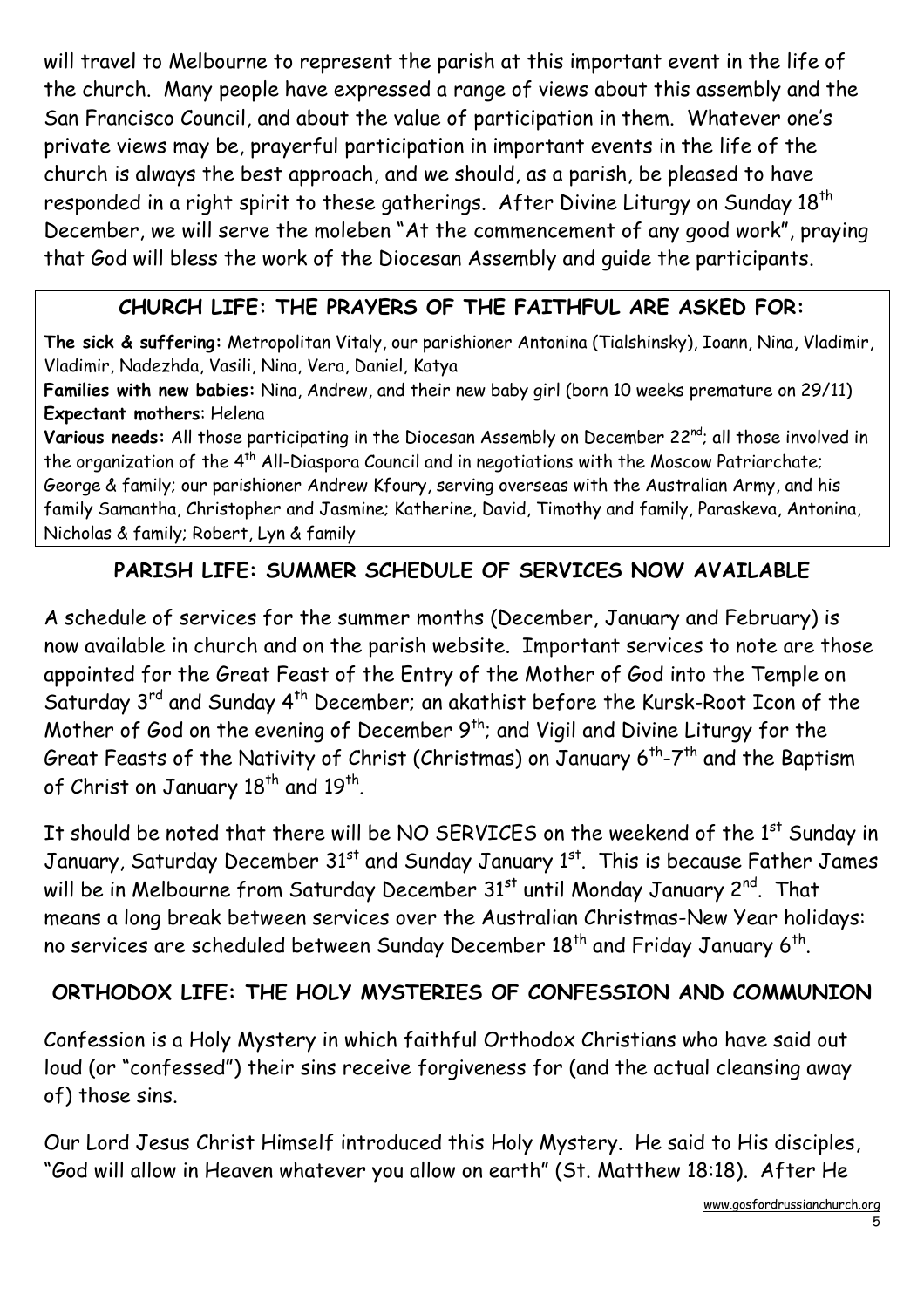rose from the dead, He breathed on His disciples and said to them, "Receive the Holy Spirit. If you forgive anyone's sins, they will be forgiven. But if you don't forgive their sins, they won't be forgiven" (St John 20:21-23).

The Disciples of Christ – the Holy Apostles - gave this power to the bishops and priests that they appointed to take over their work. Although bishops and priests are the people who actually conduct this mystery, God Himself works through them to forgive and take away sins.

There are two parts of this holy mystery. The first part is the Christian saying out loud his or her sins. The second part is the priest praying that the sins of that Christian will be forgiven and taken away.

Saying our sins out loud helps us to resist pride, the very thing that causes many of our sins. It also helps us to overcome the bad feelings that sin can cause inside us. Lots of people feel as if a heavy load has been taken away from them after they have confessed their sins.

When we go to confession we are saying sorry to God for our sins, and asking Him to forgive us. If we are really sorry for our sins, we need to go to confession having firmly decided two things:

- That we will try hard not to do the same things again; and
- That we will try and make up for things already done.

We know baptism spiritually "washes" a person clean of sin. Confession with repentance also cleans away sin, and is sometimes referred to as a "second baptism". The importance of sadness for our sins is made clear in another name given to this Holy Mystery: "baptism with tears".

Holy Communion is a Holy Mystery in which faithful Orthodox Christians actually receive the true body and blood of our Lord Jesus Christ in a way that looks like bread and wine. It is the greatest of the Holy Mysteries of our Church.

As with confession, it was our Lord Jesus Christ Himself who introduced this Mystery. He first gave Holy Communion on the night before He was crucified. In the Holy Gospel it says this: "During the meal Jesus took some bread in his hands. He blessed the bread and broke it. Then He gave it to his disciples and said, "Take this and eat it. This is my body." Jesus picked up a cup of wine and gave thanks to God. He then gave it to his disciples and said, "Take this and drink it. This is my blood, and with it God makes his agreement with you. It will be poured out, so that many people will have their sins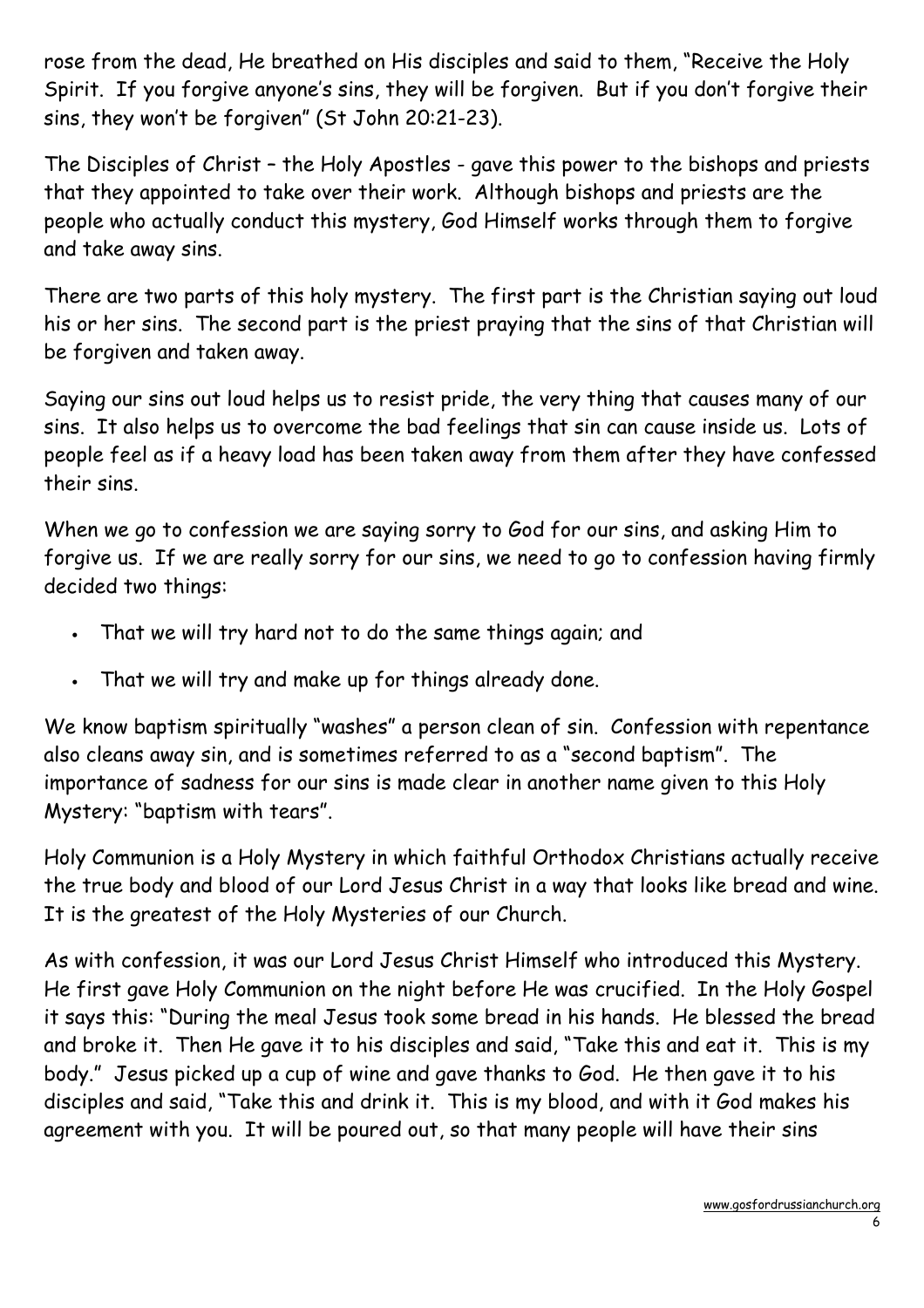forgiven" (St Matthew 26:26-28). Our Lord said to His disciples, "Do this in memory of Me" (St Luke 22:19).

We receive Holy Communion because our Lord Jesus Christ said: "I tell you for certain that you won't live unless you eat the flesh and drink the blood of the Son of Man. But if you do eat my flesh and drink my blood, you will have eternal life, and I will raise you to life on the last day. My flesh is the true food, and my blood is the true drink. If you eat my flesh and drink my blood, you are one with me, and I am one with you." (St John 6: 53-58) From this we learn that we are united with God by receiving Holy Communion.

It is a very serious thing to receive Holy Communion without the proper spiritual preparation. The Holy Apostle Paul, in the Bible, says this: "If you eat the bread and drink the wine in a way that isn't worthy of the Lord, you sin against His body and blood." He also says that we will bring God's judgement on ourselves if we receive Holy Communion improperly. St Paul tells us that some people in his times had become sick and weak, and that others had even died because they had received Communion unworthily (1 Corinthians 11:27-30). In the Russian Orthodox Church, confession with repentance is a necessary part of the proper spiritual preparation for Holy Communion.

Another important part of the preparation for Holy Communion is the reading of the "Prayers of Preparation for Holy Communion". These are beautiful and instructive prayers, setting out in the language of prayer the benefits of Holy Communion and the right approach to this great mystery. These prayers are generally found at the back of most prayer books, and take between 30 and 45 minutes to read. Those preparing for Holy Communion should set aside the time on the morning of the day that they intend to receive communion to read as many of the prayers as they are able.

#### ARTICLE: THE BIBLE AND ORTHODOX TRADITION by Andrew Kfoury

 "And truly Jesus did many other signs in the presence of His Disciples, which were not written in this book; but these are written that you may believe that Jesus is the Christ, the Son of God, and that believing you may have live in His name" (John 20: 30,31).

The purpose of this article is to discuss the Bible and Orthodox Tradition. This paper will be divided into two parts. The first part will discuss the Bible (the Holy Scriptures) - the first source of Christian Tradition - and the second part will discuss the four remaining sources of Orthodox Tradition. This first part will discuss the origins of the Bible; how the New Testament came to be, and the Bible Orthodox Christians read.

#### THE BIBLE

The English word 'Bible' is derived from the Greek word biblia, which means simple 'books'. As the collection of Jewish and Christian texts came increasingly to be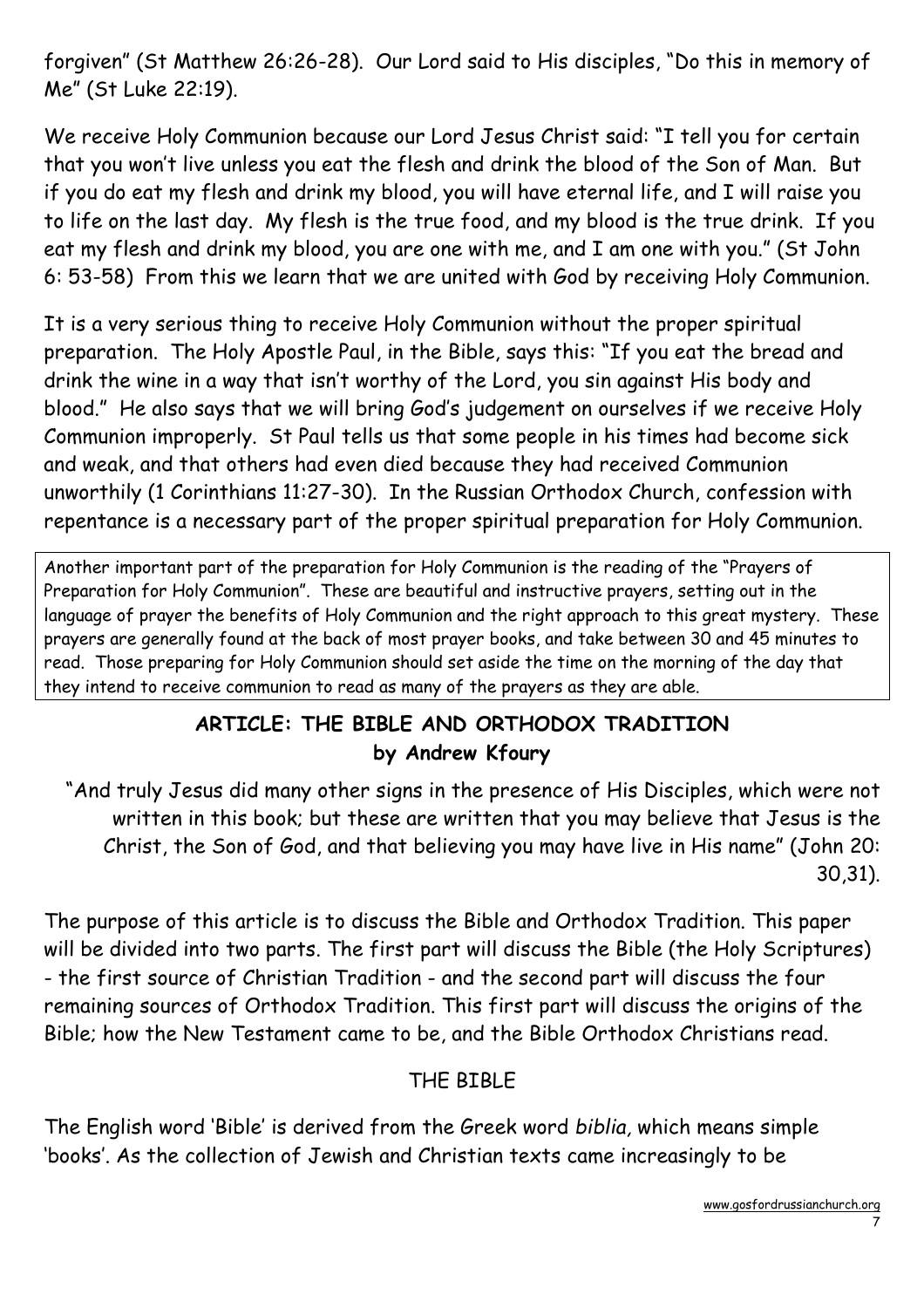considered as one unit by the end of the second century AD, the adjective 'Holy' had come to be used to designate some of these books (see 1 Maccabees 12:9), and so now 'Holy Bible' means a collection of sacred books.

The Bible is the most published book in the history of the world. To understand the reliability of the Bible in English, we need to examine the process known as manuscript transmission.

Manuscript transmission comprises three headings. Firstly, there are autographs: these are original texts that were written by the author (apostle) or by a scribe under their direct supervision. Secondly, manuscripts: being handwritten, all Bibles were hand copied onto papyrus, parchment (leather) and paper. Thirdly, translations: when the Bible is translated into different languages, usually from the original Hebrew and Greek.

The Holy Bible is divided into two Testaments; the Old Testament (Before Christ or BC) and the New Testament (Anno Domini or AD).

# THE OLD TESTAMENT

Scholars estimate that Moses wrote the first Book of the Bible Genesis along with the Book of Deuteronomy in Hebrew somewhere between 1450 – 1400 BC.

In 586 BC Jerusalem was destroyed by the Babylonian king Nebuchadnezzar. The Jews were taken into captivity to Babylon. They remained in Babylon under the Medo-Persian Empire and there began to speak Aramaic.

In around 400 BC the Old Testament began to be translated into Aramaic. This translation was known as the Aramaic Targum. In 250 BC the Old Testament was translated into Greek. This translation is known as the Septuagint.

The oldest Hebrew manuscripts of the Old Testament that are still in existence include the "Dead Sea Scrolls" which date back from 200 BC – 70 AD and contain the entire Book of Isaiah and portions of every other Old Testament book but Esther. The Dead Sea Scrolls were written some 1200 years after the Book of Genesis. There are no known autographs of any books of the Old Testament.

# THE NEW TESTAMENT

The New Testament was written in Greek. The Pauline Epistles, the Gospel of Mark, the Gospel of Luke, and the Book of Acts are all dated from 45-63 AD. The Gospel of John and the Book of Revelation may have been written as late as 95 AD.

The New Testament manuscripts compared to the Old Testament are closer to the date of writing and in greater number. New Testament scripts are more abundant then any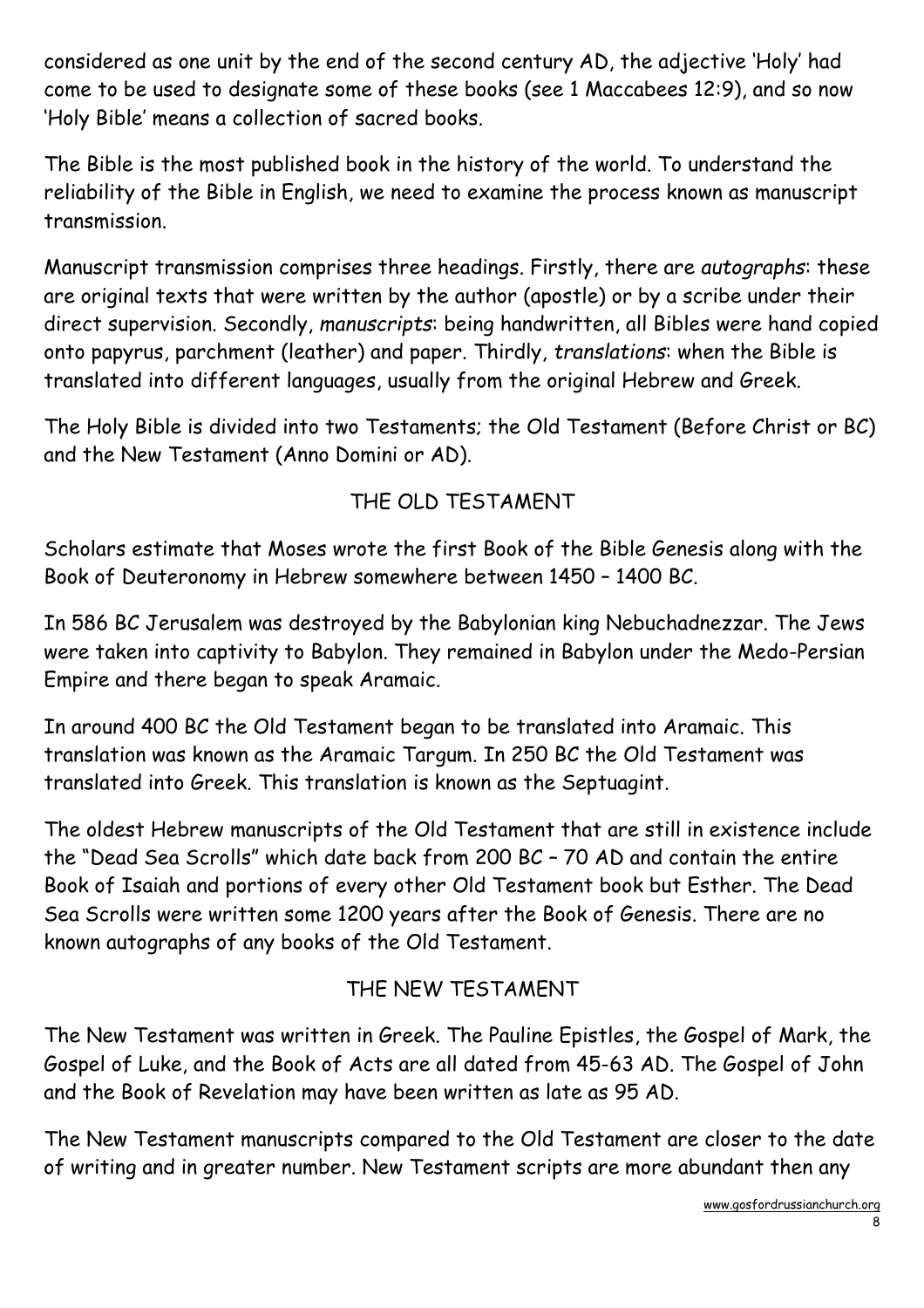other ancient document. Of the New Testament there are over 5000 Greek manuscripts, copied hardly more then a century after the original. Like the Old Testament there are no existing copies of the autographs of the New Testament Books. The early Books were written on papyrus rolls, the accepted form of publication in the 1<sup>st</sup> century. The Epistles were probably written on papyrus sheets being more like private communication.

The earliest known copy of any portion of the New Testament is written on papyrus. It dates around 120 AD, within 25 years of the original. The papyrus is written on both sides and contains portions from the Gospel of John. The fragment belongs to the John Rylands Library at Manchester, England.

#### HOW WAS THE NEW TESTAMENT CANON DETERMINED?

The early Church had three criteria for determining what books were to be included or excluded from the Canon of the New Testament.

Firstly, the books must have apostolic authority; that is, they must have been written either by the Apostle themselves, who were witnesses to what they wrote about, or by associates of the Apostles.

Secondly; there was the criterion of conformity to what was called the 'rule of faith', that is the document was congruent with the basic Christian tradition that the Church recognised as normative.

Thirdly; there was the criterion of whether a document had enjoyed continuous acceptance and usage by the Church at large.

# THE KING JAMES VERSION

When James VI of Scotland ascended to the throne [of England] as James I, there were two competing Bibles: the Bishop's Bible, preferred by the church authorities, and the Geneva Bible, preferred by the people. The King ordered that a translation be made which would replace the two Bibles. The translation was to be as consonant as can be to the original Hebrew and Greek. In 1611 AD the King James Version of the whole Bible was published. It continues to be the most read Bible in English today.

# CONCLUSION OF PART ONE

The books that are in the Holy Scriptures, both Old and New Testaments, are there because God's people through those who were set aside as having the authority to make the decision, decided that these books would be part of the Bible, and other books would not. The Church, as God's people inspired by God, wrote the Bible. The Church produced the Bible. The Bible did not produce the Church. So the Bible is the Book of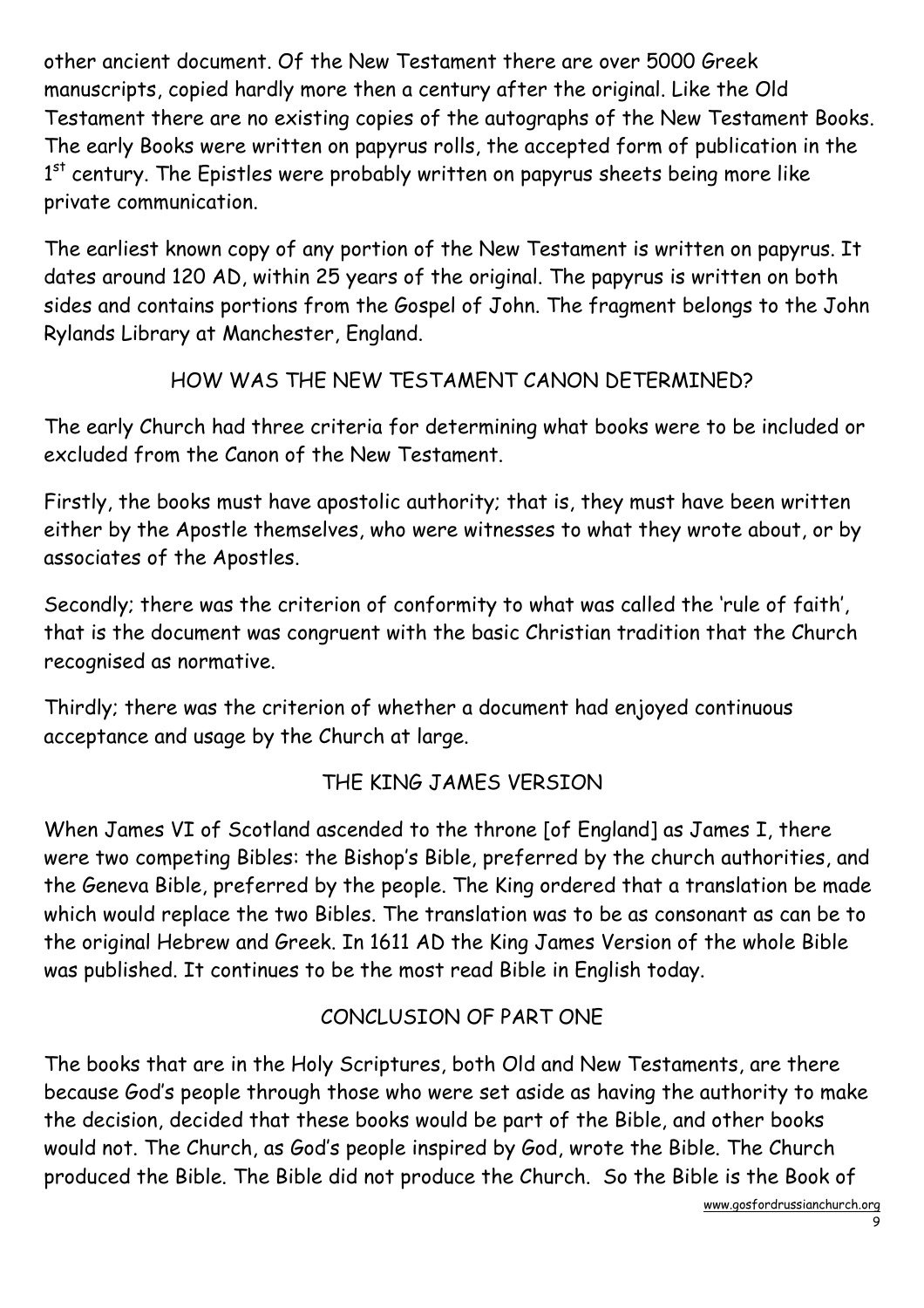the Church, the first source of Christian Tradition. We will speak of Orthodox Tradition in greater detail in the next part.

"Beware lest anyone cheat you through philosophy and empty deceit, according to the tradition of men, according to the basic principles of the world, and not according to Christ" (Colossians 2:8).

In the first part of this article we discussed the first source of Orthodox Tradition, the Holy Scriptures or the Bible. Here we will discuss the remaining four sources: the Liturgy, the Councils, the Saints and Church Art.

# INTRODUCTION TO PART TWO

Sacred Tradition originates from God, it is a Divine revelation, whereas human traditions originate from mankind, are products of the human mind.

The Apostles have not handed down everything in writing, but have also delivered many things in unwritten form. John 21:25 says "And there are also many other things that Jesus did, which if they were written one by one, I suppose that even the world itself could not contain the books that would be written"

The second Epistle of Paul to the Thessalonians says "Therefore, brethren, stand fast and hold the traditions which you were taught, whether by word or our epistle".

The Orthodox Church has been the only faithful keeper of Tradition.

# THE LITURGY\*

The second source of Orthodox Tradition is the liturgy of the Church. 'Liturgy' is a word that means in Greek, 'common work.' The liturgy of the Church means the work of the Church when it comes together to be the people of God and to worship God. Liturgy includes the whole body of the Church's common worship: the services for the various hours of the day, the days of the week, the feast days and seasons of the Church, the sacraments of the Church.

Saint Luke wrote in the Acts of the Apostles (2:42) about the life of the first Church that "they continued steadfastly in the Apostles doctrine and fellowship, in the breaking of bread, and in prayers". He also wrote that "Peter and John went up together to the temple at the hour of prayer" (Luke 3:1). This tradition is still carried on with Orthodox Christians observing regular hours of prayer and doctrine and fellowship.

There is always the Orthodox invitation to come and see what we do when we assemble together, to be the Church in the common worship of God.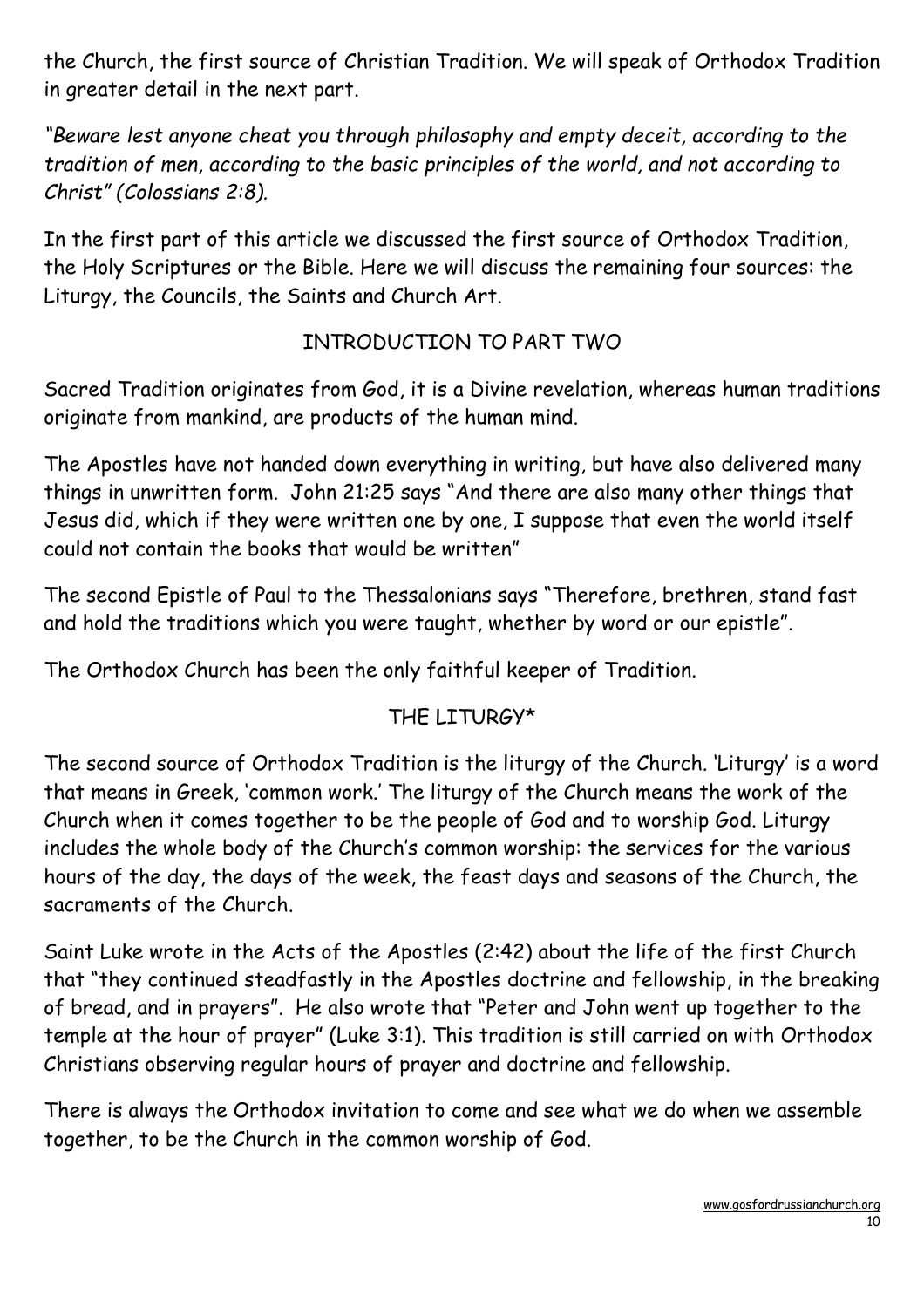# THE COUNCILS

The third source is the Councils of the Church. A council is a meeting of those in the Church who have been given the authority to decide what is faithful to the Tradition of the Church and what is not. The first council that we hear described in the Bible takes place in Jerusalem (Acts 15). Jesus had given His Apostles the authority in the Church to distinguish between what was true and what was not.

Many councils have met through the centuries of the Church's life and they have decided many questions. The answers they give to the questions that have to be resolved come in two forms: creeds and canons.

Creeds are statements of faith. The most important of the Church's statements of faith is contained in the creed called the Nicene Creed.

Councils also produce canons. The word 'canon' comes from the Greek 'kanon', which means a ruler or a yardstick, something used to measure what is to be normative in the practise of the Church. Canons provide answers, for example, to questions of disciple or morality in the Church. There have always been disputes among the people and the churches. So the canons of the Church are a body of rules, or norms, to regulate the discipline of the Church, and their source is the Councils.

# THE SAINTS

The fourth source of the Church's Tradition is the lives of the Saints. There are those in the Church who, by their faithful obedience and perfection in faith, hope and love for God, are the greatest examples. The icons in the Church show us saints from every age. These saints are sources of the Church's experience to show the people who belong to the Church of God the way to life, the way to truth, to show each one of us that yes , it is possible to reach this destiny that God calls us to.

A certain group of those saints are called the fathers. By a Father of the Church we mean one who by their wisdom in teaching or defending Church doctrine, often at the cost of his life or in the face of great suffering, bore witness to the Tradition of the Church. When we read the writings of the great Fathers, we can find in them a faithful and true testimony to what the Church has always believed and experienced about God.

# CHURCH ART

The final source of the Orthodox Christian Tradition we will call Church art. Art is by definition, the use of material things as a medium for the revelation of God. So for the Orthodox, art is not icing on the cake; it is something very central to what we know of how God has revealed Himself to us. One goes into an Orthodox Church building and is